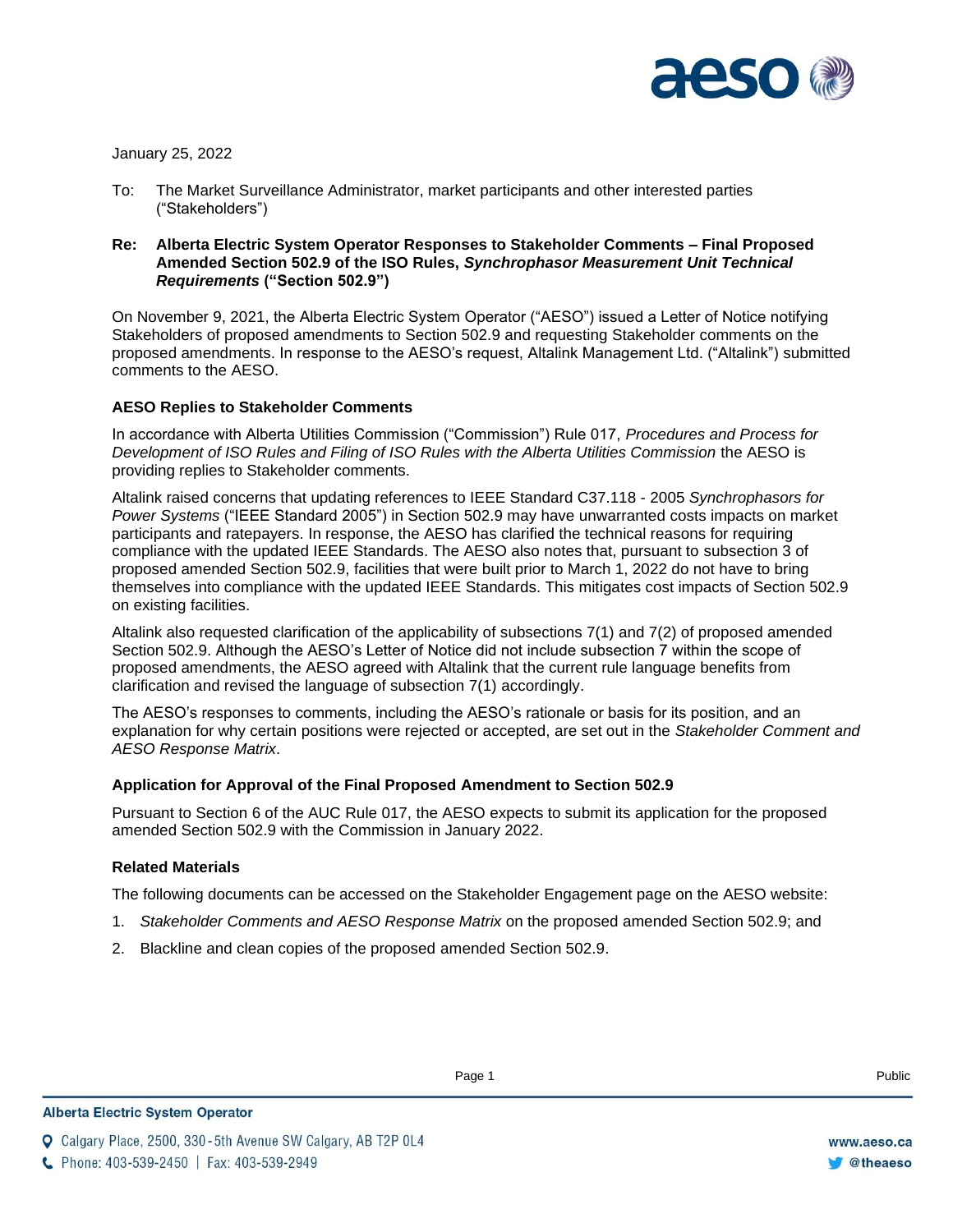

If you have any questions, please submit them to [rules\\_comments@aeso.ca.](mailto:rules_comments@aeso.ca)

Sincerely,

*Jackie Gow*

Legal Manager, ISO Rules and Alberta Reliability Standards Legal and Regulatory Affairs rules\_comments@aeso.ca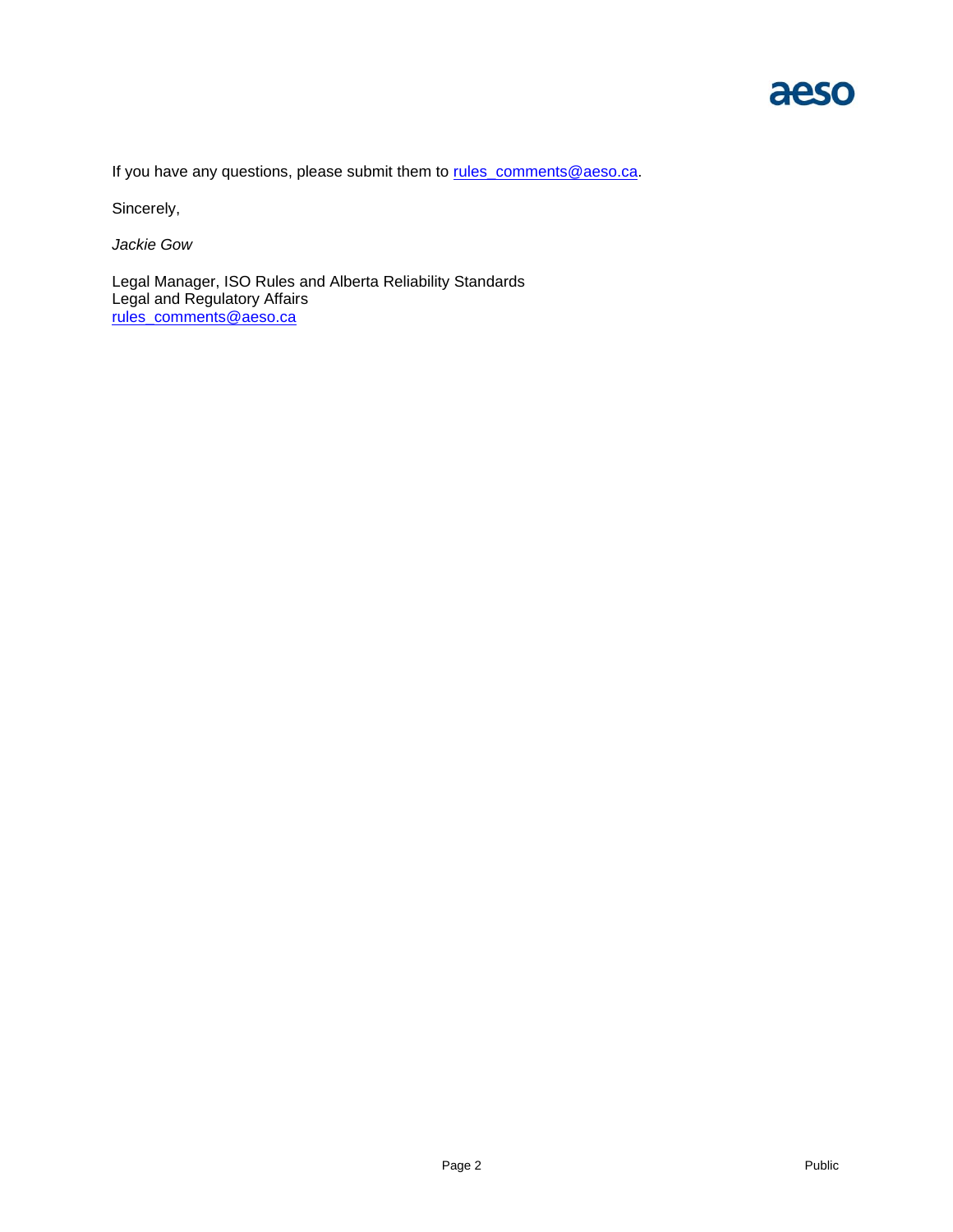

| Date of Request for Comment: | November 9, 2021 |  |                           |
|------------------------------|------------------|--|---------------------------|
| Period of Comment:           | November 9, 2021 |  | through November 30, 2021 |

| Item# |                                                                                                                                                                                                                                       | <b>Stakeholder Comments</b>                                                                                                                                                                                                                                                                                                                                                                                                                                                                                                                                                                                                                                                                                                                                                            | <b>AESO Replies</b>                                                                                                                                                                                                                                                                                                                                                                                                                                                                                                                                                                                                                                                                                                                                                                                                                                                                                                                                                                                                                                                                                                                                                                                                                                                                                                                                         |
|-------|---------------------------------------------------------------------------------------------------------------------------------------------------------------------------------------------------------------------------------------|----------------------------------------------------------------------------------------------------------------------------------------------------------------------------------------------------------------------------------------------------------------------------------------------------------------------------------------------------------------------------------------------------------------------------------------------------------------------------------------------------------------------------------------------------------------------------------------------------------------------------------------------------------------------------------------------------------------------------------------------------------------------------------------|-------------------------------------------------------------------------------------------------------------------------------------------------------------------------------------------------------------------------------------------------------------------------------------------------------------------------------------------------------------------------------------------------------------------------------------------------------------------------------------------------------------------------------------------------------------------------------------------------------------------------------------------------------------------------------------------------------------------------------------------------------------------------------------------------------------------------------------------------------------------------------------------------------------------------------------------------------------------------------------------------------------------------------------------------------------------------------------------------------------------------------------------------------------------------------------------------------------------------------------------------------------------------------------------------------------------------------------------------------------|
|       | Do you understand and agree with the<br>objective or purpose of the proposed<br>amendments to Section 502.9 and<br>whether, in your view, the proposed<br>amendments to Section 502.9 meets the<br>objective or purpose? If not, why. | <b>AltaLink Management Ltd.</b><br>1. AltaLink is pleased to see that the AESO has<br>addressed the issue of automatic updates to<br>industry standards. This will bring certainty to<br>Market Participants.<br>AltaLink understands that the purpose is to<br>ensure new PMU implementations are<br>aligned with the more recent IEEE<br>standards. However, AltaLink wishes to<br>better understand why changing the<br>reference to IEEE Standard C37.118-2005 is<br>required. Is the AESO aware of a deficiency<br>with the IEEE Standard C37.118-2005<br>standard? AltaLink has concern that<br>updating the reference to the new standard<br>simply due to there being new standards<br>may result in costs to market participants<br>and ratepayers that may not be warranted. | 1. The primary purpose of updating the reference<br>to IEEE C37.118-2005 Synchrophasors for<br>Power Systems ("IEEE Standard 2005") in the<br>proposed amended Section 502.9 is to ensure<br>that the legal owners of generating units, legal<br>owners of aggregated generating facilities, and<br>legal owners of transmission facilities<br>implementing synchrophasor measurement<br>units in Alberta are aligned with the technical<br>requirements in IEEE Standard C37-118.2-<br>2011 - Synchrophasors Data Transfer for<br>Power Systems ("IEEE Standard 2011"),<br>published in 2011 and its amendment, IEEE<br>Standard C37.118.1a-2014 - Synchrophasors<br>measurements for Power Systems ("IEEE<br>Standard 2014"), published in 2014.<br>The IEEE Standard 2011 and subsequent<br>2014 amendment, IEEE Standard 2014 further<br>defined synchrophasor measurement<br>requirements including dynamic performance<br>which enhance the synchrophasor<br>measurements. The interconnected electric<br>system is subject to significant changes owing<br>to the evolving generation mix in Alberta,<br>marked by the increasing penetration of<br>renewables and inverter-based resources. For<br>purposes of ensuring the continued safe and<br>reliable operation of the interconnected electric<br>system, the AESO considers it necessary that |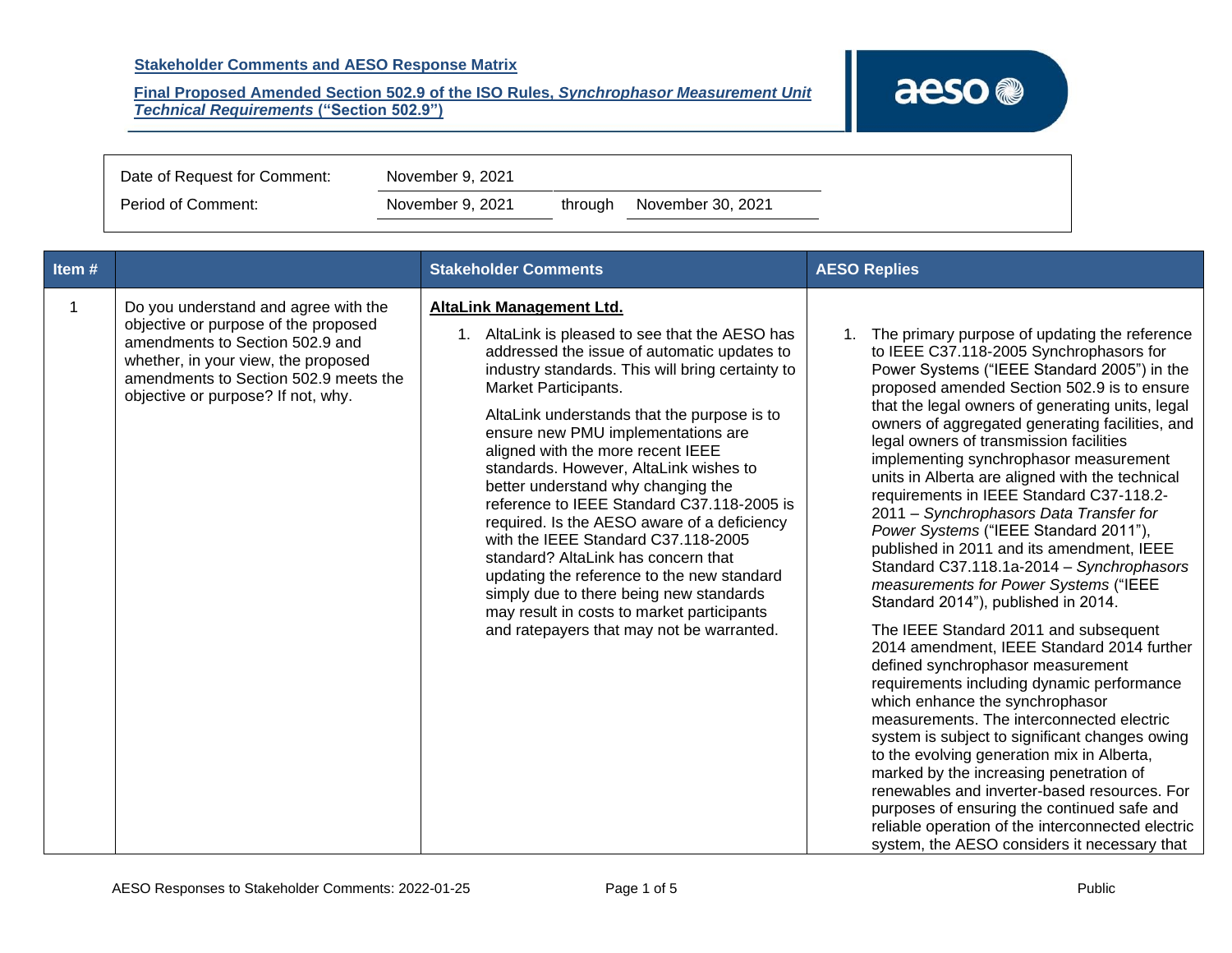

| Item# | <b>Stakeholder Comments</b> | <b>AESO Replies</b>                                                                                                                                                                                                                                                                                                                                                                                                                                                                                                                                                                                                                                         |
|-------|-----------------------------|-------------------------------------------------------------------------------------------------------------------------------------------------------------------------------------------------------------------------------------------------------------------------------------------------------------------------------------------------------------------------------------------------------------------------------------------------------------------------------------------------------------------------------------------------------------------------------------------------------------------------------------------------------------|
|       |                             | market participants align with the 2011 and<br>2014 versions of IEEE standard so that<br>synchrophasor measurements adequately<br>capture and reflect the dynamic behaviour of<br>resources. This approach is also aligned with<br>industry guidelines and recommendations<br>such as NERC reliability guidelines.                                                                                                                                                                                                                                                                                                                                          |
|       |                             | In addition, as the newer version of industry<br>standards are published, manufactures may<br>discontinue the production of devices<br>compatible with older versions of standards.<br>As a result, there remains the possibility that<br>synchrophasor measurement devices<br>compliant with the 2005 version of IEEE<br>C37.118 standard will become obsolete in the<br>near future.                                                                                                                                                                                                                                                                      |
|       |                             | At this point, the AESO is not aware of any<br>deficiency in synchrophasor measurements<br>from devices compatible with the IEEE<br>Standard 2005 that could materially impact the<br>reliability of bulk electric system. Hence, as<br>reflected in the proposed amendments to<br>Section 502.9, the AESO will allow the legacy<br>treatment of the existing devices which are<br>compliant with the 2005 version unless on a<br>case-by-case basis an upgrade is deemed<br>necessary in future for the safe and reliable<br>operation of interconnected electric system.<br>The AESO will consider the cost implications<br>when assessing such upgrades. |
|       |                             | In respect of new installations and based on<br>available information from manufacturers, the<br>AESO is of the opinion that there is no<br>material difference between the cost of<br>synchrophasor measurement devices                                                                                                                                                                                                                                                                                                                                                                                                                                    |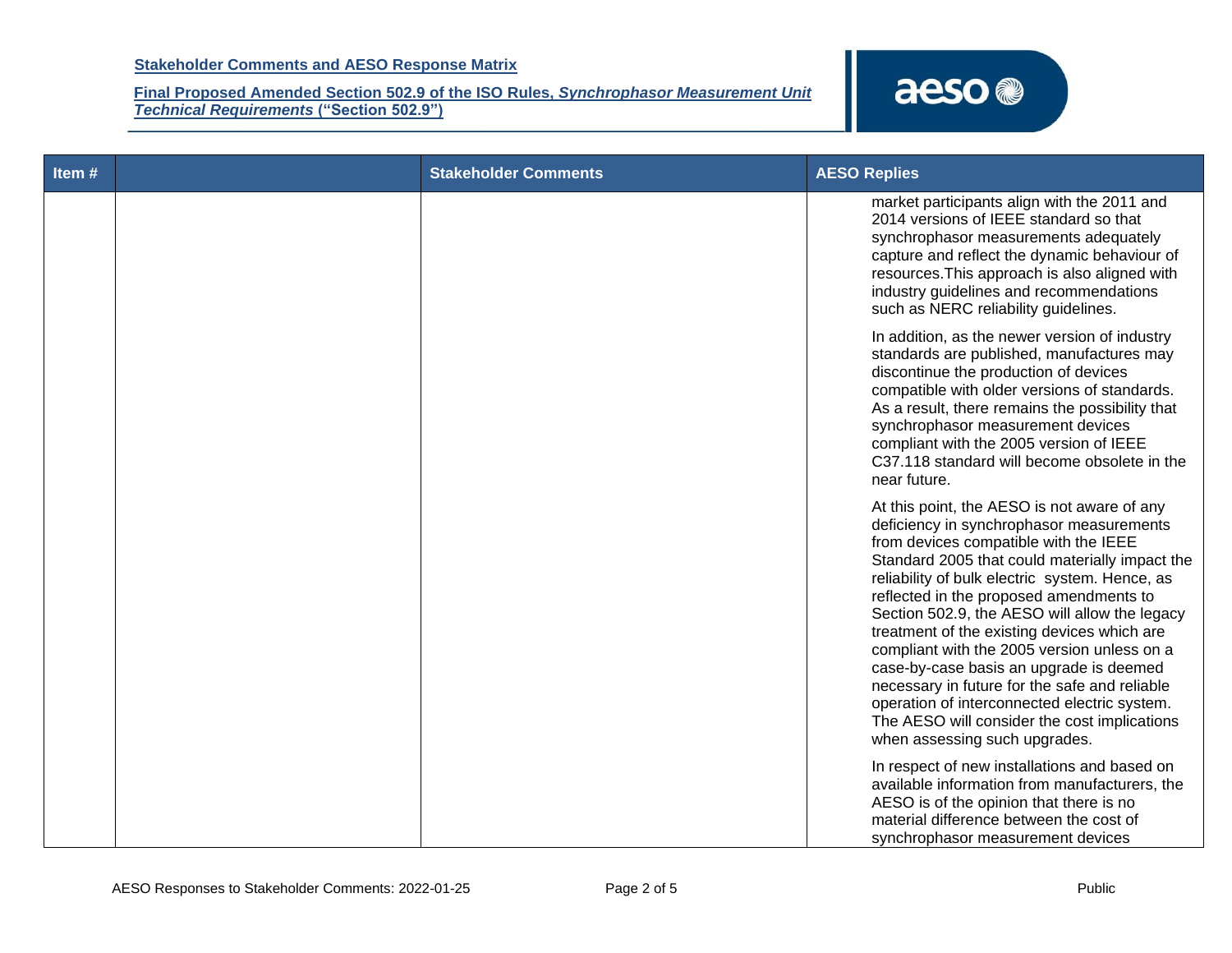

| Item# |                                                                                                                                                                                   | <b>Stakeholder Comments</b>                                                                                                                                                                                                                                                                                                                                                                                                      | <b>AESO Replies</b>                                                                                   |
|-------|-----------------------------------------------------------------------------------------------------------------------------------------------------------------------------------|----------------------------------------------------------------------------------------------------------------------------------------------------------------------------------------------------------------------------------------------------------------------------------------------------------------------------------------------------------------------------------------------------------------------------------|-------------------------------------------------------------------------------------------------------|
|       |                                                                                                                                                                                   |                                                                                                                                                                                                                                                                                                                                                                                                                                  | compatible with the 2005 version as compared<br>to 2011 and 2014 version of the C37.118<br>standard.  |
| 2     | Do you agree that the proposed<br>amendments to Section 502.9 are not<br>technically deficient? If not, why.                                                                      | <b>AltaLink Management Ltd.</b><br>2. AltaLink does not think that the proposed<br>amendments are technically deficient,<br>however, AltaLink is not sure the<br>amendments are technically required.                                                                                                                                                                                                                            | Please see AESO response #1 with respect to<br>2.<br>the need for the proposed amendment.             |
| 3     | Do you agree with the proposed<br>amendments to Section 502.9, taken<br>together with all ISO rules, supports a<br>fair, efficient and openly competitive<br>market? If not, why? | <b>AltaLink Management Ltd.</b><br>3. AltaLink is concerned that the amendments<br>may result in a material impact on costs<br>which will be borne by market participants<br>and ratepayers.                                                                                                                                                                                                                                     | 3. Please see AESO response #1 with respect to<br>the cost implications of the proposed<br>amendment. |
| 4     | Do you agree that the proposed<br>amendments to Section 502.9 supports<br>the public interest? If not, why?                                                                       | AltaLink Management Ltd.<br>4. AltaLink appreciates the substantial value<br>that PMUs provide system<br>operators, however, it is not apparent to<br>AltaLink of any value of these amendments<br>beyond referencing a more recent standard.<br>It would have been beneficial to stakeholders<br>for the AESO to provide the benefit of<br>changing the referenced industry standards<br>to market participants and ratepayers. | 4. Please see AESO response #1 with respect to<br>the need for the proposed amendment.                |
| 5     | If approved, the AESO will propose an<br>effective date of March 1, 2022. Do you<br>agree? If not, why not?                                                                       | <b>AltaLink Management Ltd.</b><br>5. AltaLink agrees.                                                                                                                                                                                                                                                                                                                                                                           | The AESO acknowledges AltaLink's comment.<br>5.                                                       |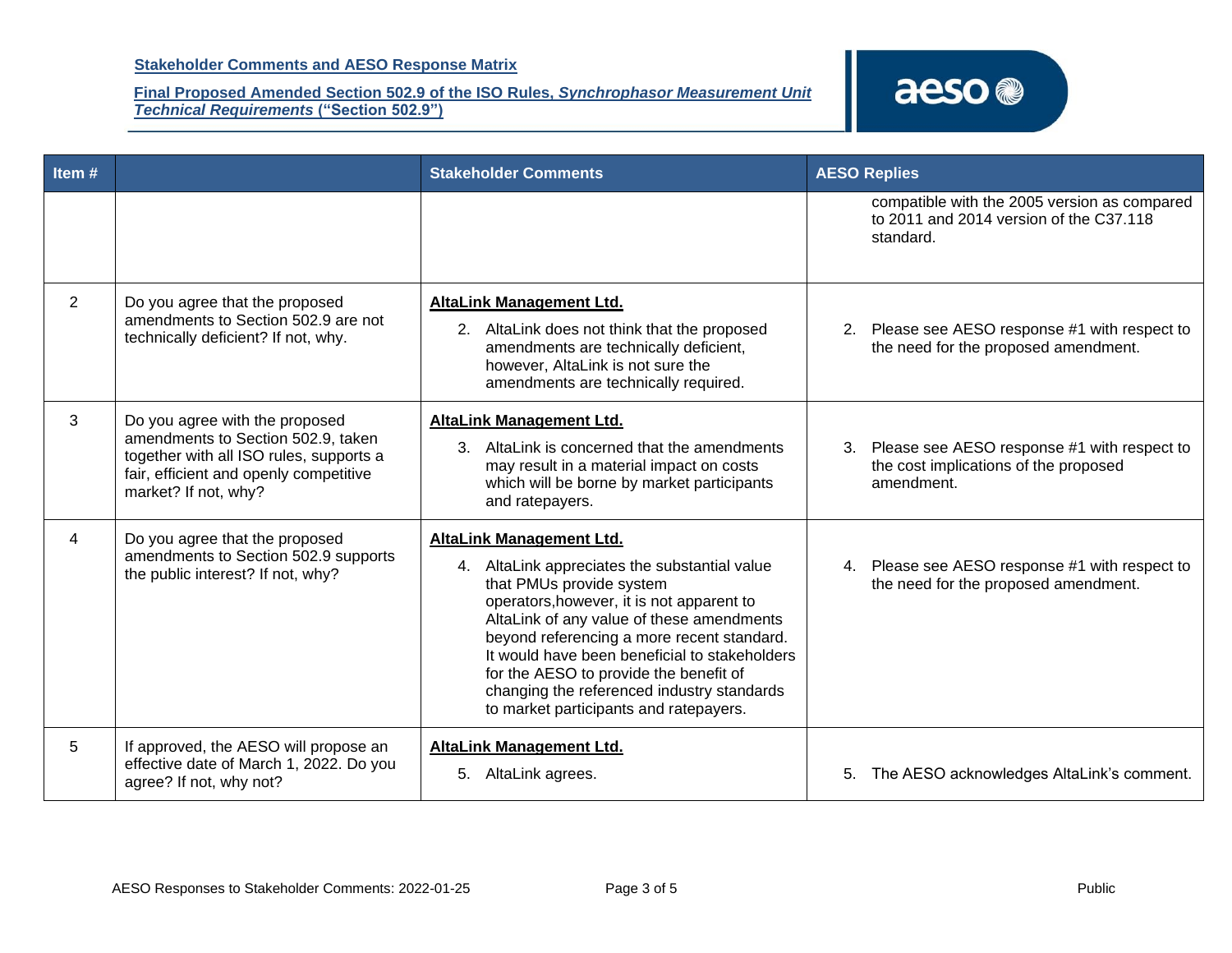

| Item# |                                                                                | <b>Stakeholder Comments</b>                                                                                                                                                                                                                                                                                                                                                                                                                                                                                                                                                                                                                                                                                                                                                                                                                                                                                                                                                                                                                                                                                                                                                                                                                                                                                                                                                                                                             | <b>AESO Replies</b>                                                                                                                                                                                                                                                                                                                                                                                                                                                                                                                                                                                                                                                                                                                                                                                                                                                                                                                                                                                                                                                                                     |
|-------|--------------------------------------------------------------------------------|-----------------------------------------------------------------------------------------------------------------------------------------------------------------------------------------------------------------------------------------------------------------------------------------------------------------------------------------------------------------------------------------------------------------------------------------------------------------------------------------------------------------------------------------------------------------------------------------------------------------------------------------------------------------------------------------------------------------------------------------------------------------------------------------------------------------------------------------------------------------------------------------------------------------------------------------------------------------------------------------------------------------------------------------------------------------------------------------------------------------------------------------------------------------------------------------------------------------------------------------------------------------------------------------------------------------------------------------------------------------------------------------------------------------------------------------|---------------------------------------------------------------------------------------------------------------------------------------------------------------------------------------------------------------------------------------------------------------------------------------------------------------------------------------------------------------------------------------------------------------------------------------------------------------------------------------------------------------------------------------------------------------------------------------------------------------------------------------------------------------------------------------------------------------------------------------------------------------------------------------------------------------------------------------------------------------------------------------------------------------------------------------------------------------------------------------------------------------------------------------------------------------------------------------------------------|
| 6     | Any additional comments regarding the<br>proposed amendments to Section 502.9? | <b>AltaLink Management Ltd.</b><br>6. AltaLink seeks clarification on ISO Rule<br>502.9 and its current draft. Information<br>Document Disturbance Monitoring and<br>Reporting Requirements ID #2018-022<br>states:<br>3.1 Existing Streaming Synchrophasor<br><b>Measurement Units</b><br>Requirement R8 in PRC-002-AB-2<br>creates an exemption for any legal owner<br>responsible for dynamic disturbance<br>recording data that is required to have<br>continuous data recording and storage,<br>provided they comply with subsection<br>7(1) of Section 502.9. If a legal owner<br>complies with Section 502.9, the<br>requirements in that ISO rule related to<br>the subject matter apply. Because<br>subsection 7(2) of Section 502.9 requires<br>data streaming to the AESO, the AESO<br>does not anticipate submitting a written<br>request, pursuant to requirement R11 in<br>PRC-002-AB-2 to a legal owner for the<br>streamed dynamic disturbance recording<br>data that the AESO already receives.<br>AltaLink requires further clarification on ISO<br>Rule 502.9. AltaLink provides the following<br>comment and request for clarification<br>regarding the "subject to" in $7(1)$ and $7(2)$ :<br>7(1) Subject to subsection 7(2), each of<br>the legal owner of a generating unit, legal<br>owner of an aggregated generating<br>facility and legal owner of a transmission<br>facility must collect and continuously | While the AESO's letter of notice did not<br>6.<br>include subsection 7 in the scope of<br>amendments to Section 502.9, the AESO<br>agrees with Altalink and acknowledges that<br>the current rule language would benefit from<br>clarification and has revised the language of<br>subsection 7(1) to provide the added clarity.<br><b>Data Storage and Streaming</b><br>7(1)<br>Subject to subsection 7(2), Eeach of<br>the legal owner of a generating unit, legal<br>owner of an aggregated generating facility<br>and legal owner of a transmission facility<br>must collect and continuously store the<br>synchrophasor measurement unit data for 1<br>year from the date the synchrophasor<br>measurement unit data was collected, unless<br>the data is being streamed to the ISO pursuant<br>to $7(2)$ .<br>A legal owner of a generating unit,<br>(2)<br>legal owner of an aggregated generating<br>facility or legal owner of a transmission<br>facility, required to implement a<br>synchrophasor measurement unit, as<br>determined by the ISO, must stream the data<br>to the <b>ISO</b> . |